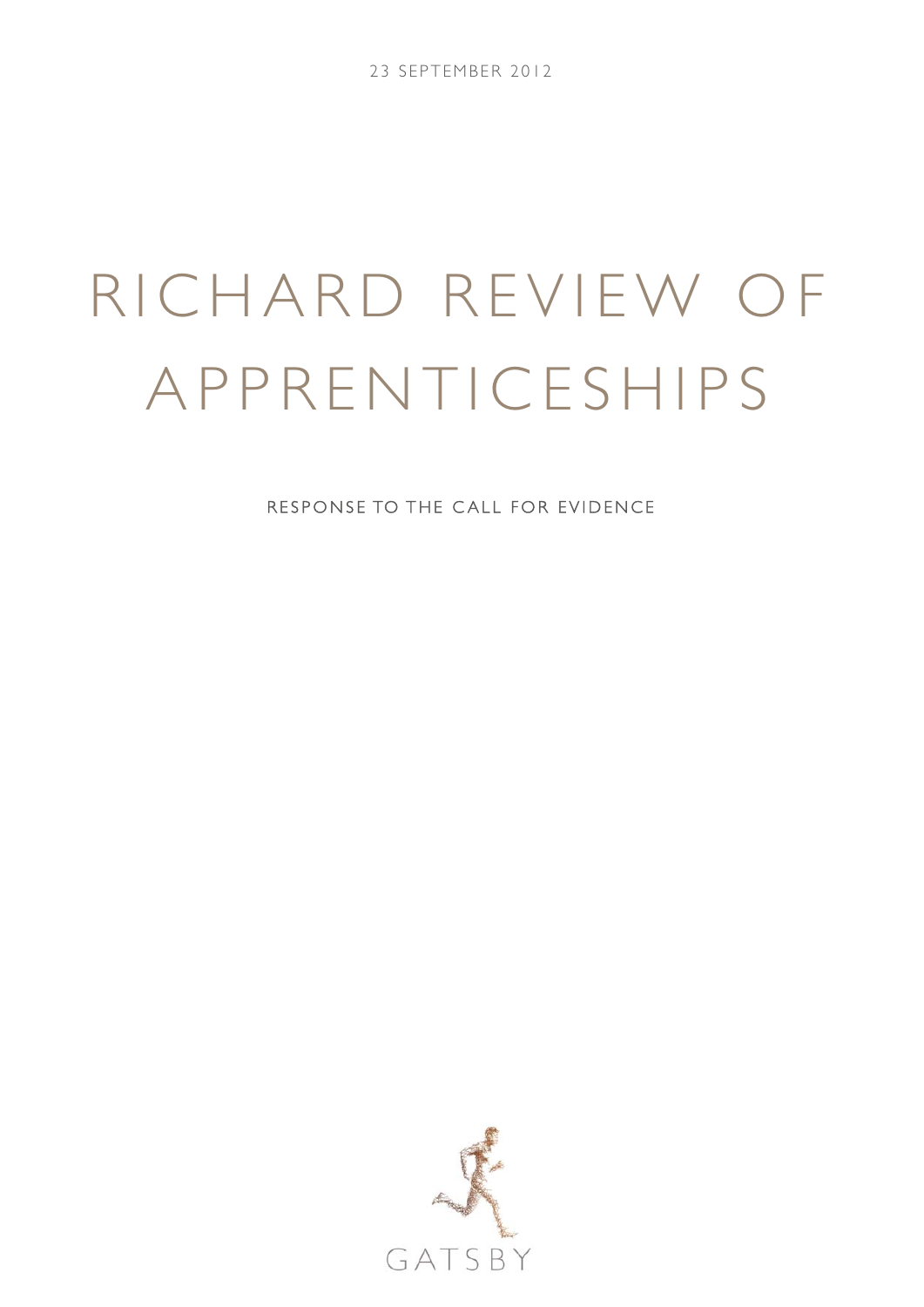## **INTRODUCTION**

- 1 Gatsby is a Trust set up in 1967 by David Sainsbury (now Lord Sainsbury of Turville) to realise his charitable objectives. We focus our support on the following areas:
	- Plant science research
	- − Neuroscience research
	- Science and engineering education
	- Economic development in Africa
	- Public policy research and advice
	- − The Arts

- 2 The Review is likely to receive a large number of submissions from a range of interested organisations, and we have therefore kept our submission brief. Our response focuses on apprenticeship provision within our own area of interest – high-growth science, engineering and technology-related (SET) sectors – but our ideas could also be applied to apprenticeships in other sectors of the economy.
- 3 We have just one recommendation for the Review that schemes of professional registration in SET sectors should be used to assure the quality of apprenticeships for the long term. As we explain below, this is a sector-led solution, and will ensure apprenticeships continue to meet the needs of employers, individuals and the economy in the future.

## **APPRENTICESHIPS: THE PRIMARY TRAINING ROUTE FOR THE UK'S TECHNICIANS**

- 4 The UK has a shortage of technicians people working in practical roles at qualification Levels 3 and 4 in high-growth SET sectors. In its 2010 National Strategic Skills Audit, the UK Commission for Employment and Skills highlighted an urgent need for technicians within sectors of high economic importance, including manufacturing, oil, gas, electricity, chemicals, pharmaceuticals, automotive, engineering and broadcasting<sup>1</sup>. The Technician Council also calculates that growth and an ageing workforce will increase the demand for technicians in the economy, and that up to 450,000 technician jobs will be created in the next eight years<sup>2</sup>.
- 5 Apprenticeships are an excellent way to train technicians. The blend of practical skill and technical knowledge that good apprenticeships provide is precisely the mix of attributes needed in technician occupations. In order to remain competitive, high-growth SET industries need a high-quality apprenticeship programme to train the next generation of technicians.
- 6 However, as the Review notes in its Call for Evidence, a common criticism of the government funded apprenticeship scheme is variation in the quality of provision. An apprenticeship requires considerable investment from the employer to ensure apprentices have the high-quality, occupationally-oriented learning experience that characterises the best apprenticeships. As a result, the quality of apprenticeships varies considerably, not just from one sector to the next, but also between employers providing the same apprenticeship programme. Having studied this issue for several years, we are convinced that the best way to assure quality and consistency within SET industries is to link apprenticeship provision with the standards required for professional registration.

<sup>&</sup>lt;sup>1</sup> Skills for Jobs: Today and Tomorrow, UK Commission for Employment & Skills, 2010<br><sup>2</sup> Professional Technician: The Future, The Technician Council, 2012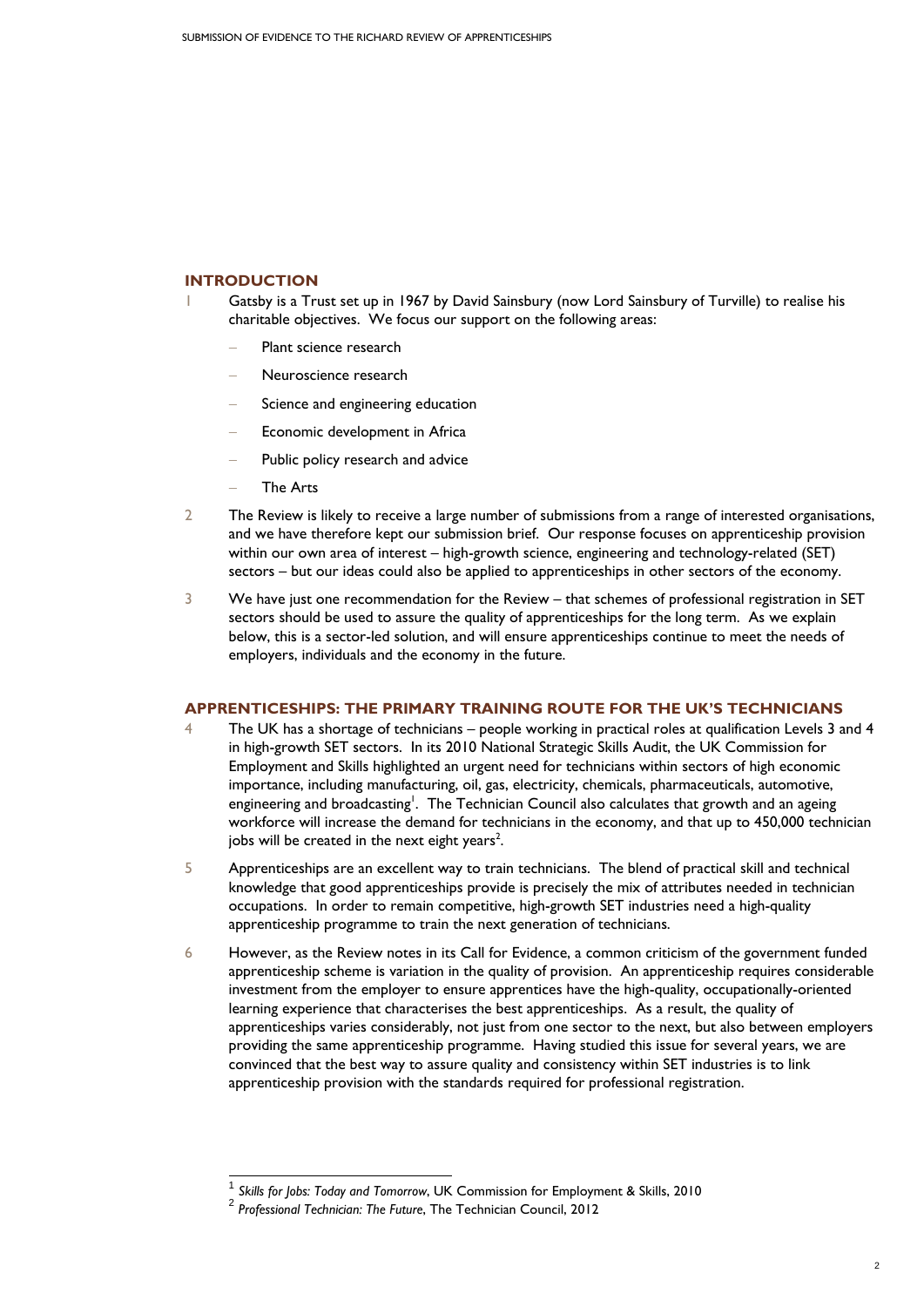# **PROFESSIONAL REGISTRATION**

7 Entry to the professions in SET industries is based on schemes of voluntary professional registration. Individuals who apply for registration are assessed by a process of peer review and must demonstrate certain levels of competence and commitment to professional behaviour. Professional titles are available at different occupational levels, from technician through to chartered status. The table below shows the registers that are available to those in engineering and science, for example.

| <b>Professional</b>               | <b>Professional</b>                                 | <b>Typical Qualification</b> |
|-----------------------------------|-----------------------------------------------------|------------------------------|
| <b>Titles in Engineering</b>      | <b>Titles in Science</b>                            | <b>Routes</b>                |
| <b>Engineering Technician</b>     | Registered Science Technician                       | Advanced Apprenticeship,     |
| (EngTech)                         | (RSciTech)                                          | A-Levels, BTEC National      |
| Incorporated Engineer             | <b>Registered Scientist</b>                         | Higher Apprenticeship        |
| (IEng)                            | (RSci)                                              | HNC / HND                    |
| <b>Chartered Status</b><br>(CEng) | <b>Chartered Status</b><br>(CSci, CPhys, CChem etc) | Masters' Degree              |

- 8 The three levels of registration thus provide a three-rung vocational 'ladder' to the professions.
- 9 For the individual, professional registration offers the possibility of increased earnings, international recognition of expertise, and opportunities to enhance competence through professional development. As a member of a professional body, registered individuals also become part of a professional community, building contacts and networks beyond their immediate place of work.
- 10 For employers, registered employees allow organisations to demonstrate their staff's competence and commitment to ethical behaviour, which can be an important factor in procurement or liability issues. When recruiting, employers can also be reassured that a registered individual has the levels of experience and competency they require.
- 11 Whilst professional registration in the SET sectors currently predominates at Chartered level, a number of the professional bodies in engineering and science have committed to undertaking significant work in the coming years to strengthen professional registration at technician level.

## **QUALITY ASSURING APPRENTICESHIP PROVISION BY PROFESSIONAL REGISTRATION**

- 12 High quality apprenticeships and professional registration are a natural fit. The best apprenticeship programmes train apprentices for an *occupation*, not just a job. The learning experience stretches far beyond the acquisition of qualifications, and gives apprentices a strong sense of vocational identity and expertise<sup>3</sup>. Professional standards are also occupationally-focused. Whilst they are designed to meet the changing needs of employers, a peer review assessment process ensures individuals also meet the broader competence standards and levels of professionalism required by the profession.
- 13 The fit between apprenticeships and professional registration is particularly appropriate for technician occupations. The professional standards that individuals must meet to become registered technicians closely match the skills, knowledge and experience that are acquired in high quality advanced and higher apprenticeships. Indeed, engineering professional bodies already accredit some employers' advanced apprenticeship provision, enabling apprentices on the accredited programmes to register automatically as an Engineering Technician (EngTech) upon completion of their training.

 $\overline{a}$ 

<sup>3</sup> *Towards Expansive Apprenticeships*, Alison Fuller & Lorna Unwin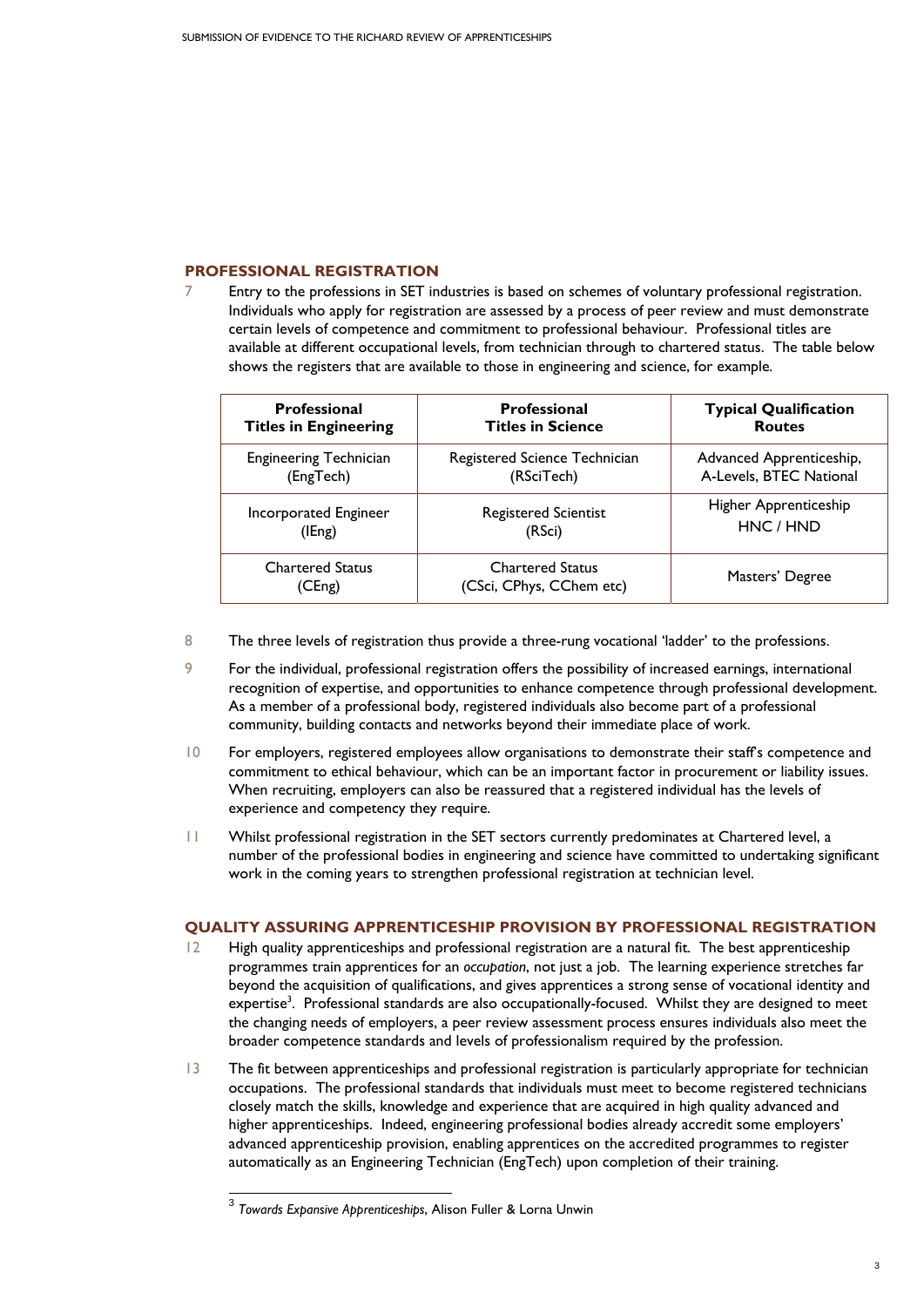- 14 Professional bodies will only accredit high-quality apprenticeships that are occupationally-focused and satisfy the requirements for professional registration at a given level. In this way, professional registration serves as an independently validated 'kite mark' for high-quality apprenticeships. Young people and their parents can be assured that professional body-accredited apprenticeships provide the high-quality learning experiences they expect from publicly-funded apprenticeship schemes.
- 15 In addition to assuring the quality of apprenticeships, linking apprenticeships with professional registration in this way will also help to create a clear, technical training route into the professions – an area of the labour market dominated by graduates. Registration at technician level is the first rung on the ladder towards Chartered status, and accredited advanced apprenticeship places offer an excellent alternative to A-Levels for those seeking to work in technician roles. With work experience and further training, such as a Higher Apprenticeship, individuals can then progress on to higher levels of professional competence through a work-based route.

## **A SECTOR-DRIVEN SOLUTION**

- 16 Explicitly linking SET advanced and higher apprenticeships to professional registration is a way of assuring high quality provision for the long term, without the need for government interference or centrally-defined quality standards. Professional bodies are licensed to set the standards for technician registration and are policed by the profession itself. They are independent institutions that exist to protect occupations and professions from external influence and political interference. However, they must also ensure that the occupational standards of the profession continue to meet the changing needs of employers, or registration will lose value within the labour market.
- 17 We firmly believe that professional bodies have the potential to play a formal role in the governmentfunded apprenticeship system. Not only providing a 'kite-mark' by accrediting existing apprenticeship programmes, but also helping to design new frameworks, and adapt existing ones, to align with the professional standards. This will help to rebalance ownership of the apprenticeship system away from government and towards the employer, whilst protecting the interests of the apprentice and the wider profession.

### **CONCLUSION**

- 18 The UK economy urgently needs more technicians operating at Levels 3 and 4 in economicallyimportant growth sectors. Gatsby has recently committed in excess of  $£5$  million to working with a number of professional bodies, Unionlearn, Sector Skills Councils, and others to help increase professional registration at technician level in science, engineering and IT. Our aspiration is to see 100,000 technicians registered by 2018, creating a critical mass of registered technicians comparable in size to that found at Chartered level. Ensuring that advanced apprenticeships – as the primary training route for technicians – are accredited by professional bodies, and routinely linked to the professional standards for technician registration, is a critical part of this work.
- 19 **Government, through the National Apprenticeship Service, should enable the relevant professional bodies to become a principal social partner in the apprenticeship system. Professional bodies should be helped to accredit employers' apprenticeship provision where appropriate, making it straightforward for apprentices to become registered as technicians when they complete their training. This will help to assure the quality of apprenticeship provision for the long-term, without the need for government-led quality assurance mechanisms.**